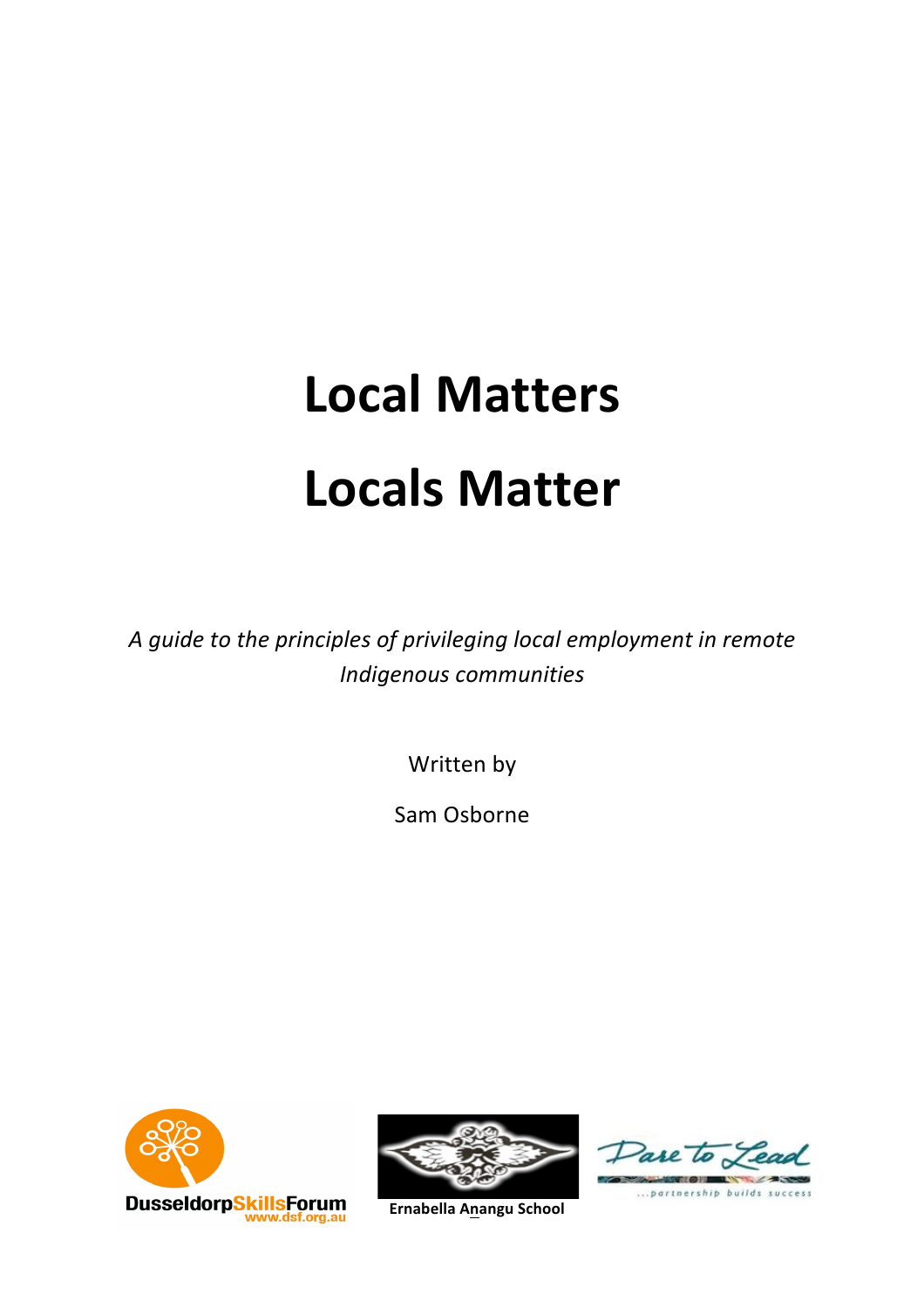# **Contents**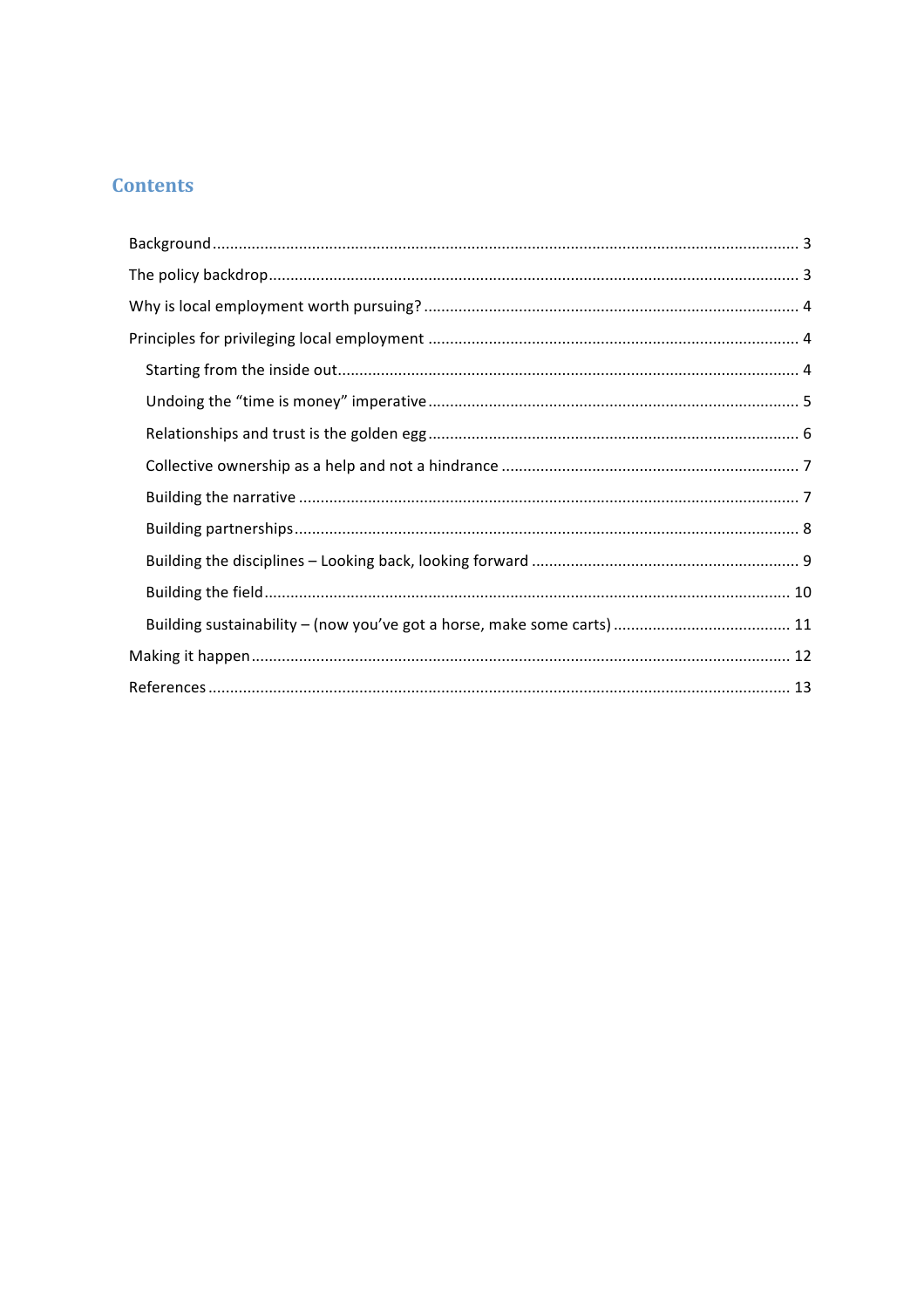## **Background**

Since 2007, Ernabella Anangu School has been looking closely at how to bring young people back into secondary classrooms, prepare them for employment opportunities, and transition into work. Initially, this was a school based focus. In 2009, a partnership was formed between the school, Dare to Lead, Dusseldorp Skills Forum and members of the community as well as builders and tradespeople in the region.

The key purpose of coming together was to look at how we could develop a situation that prioritises local employment in the construction of houses and creates opportunities for young people to see an employment end point to their school based training. Housing SA (SA Govt) provided a housing contract for a local construction team to work on together.

The purpose of this document is to share the principles and the learnings from this process in the hope that we can encourage others to consider new ways of looking at local employment in remote Indigenous communities. This is not about finding social benefit funds to fund 'activity', although it is about pursuing social justice. This is not about better ways to make money, although it is about an economic reason to work in different ways. This is not a policy position paper, although we do hope to inform, shape and encourage change in policy and practices in remote industry.

We hope you will be encouraged to begin dreaming up an imagined future together with remote Indigenous communities that prioritises community voices and includes meaningful work as part of the story for remote young people.

# **The policy backdrop**

From the early 1900s (some earlier) until the late 1960s, communities in central Australia began to formalise around cattle stations, missions and on the fringes of larger townships. Right across Australia, Indigenous Australians formed a large part of the work force and have worked in a wide range of industries. From cattlemen to well sinkers, builders to bakers and house maids to law men, Aboriginal people have a long history of working, often for no pay or rations alone, sometimes wholeheartedly and other times under duress.

In Ernabella, older community members have worked in all sorts of fields. Currently, the areas of health, education and the Art Centre is still a strong employment options for Anangu (Pitjantjatjara/Yankunytjatjara people), but it has probably been 30 years since resources and government services were so meagre that local employment was the only option for getting things done, with limited skilled labour and management support from others.

In the last decade, governments have tried to re-ignite local employment in areas such as construction through policy levers such as local employment targets, funding incentives for strong outcomes and financial penalties for poor outcomes. In the last 3 years, significant federal funds have been invested into remote housing and construction with strong demands and significant financial supports for contractors to ensure local employment is a priority. There are examples of mixed successes, but a shared understanding that this funding environment will not continue beyond the life of these current funding cycles. All of these policies and funding agreements have some excellent intentions and great momentum, but suffer from having been developed a very long way from the remote locations they arrive in and come with very high pressure financial and political imperatives attached. Policies and programs such as Closing the Gap, RSD (Remote Service Delivery), NTER (Northern Territory Emergency Response), SIHIP (Strategic Indigenous Housing and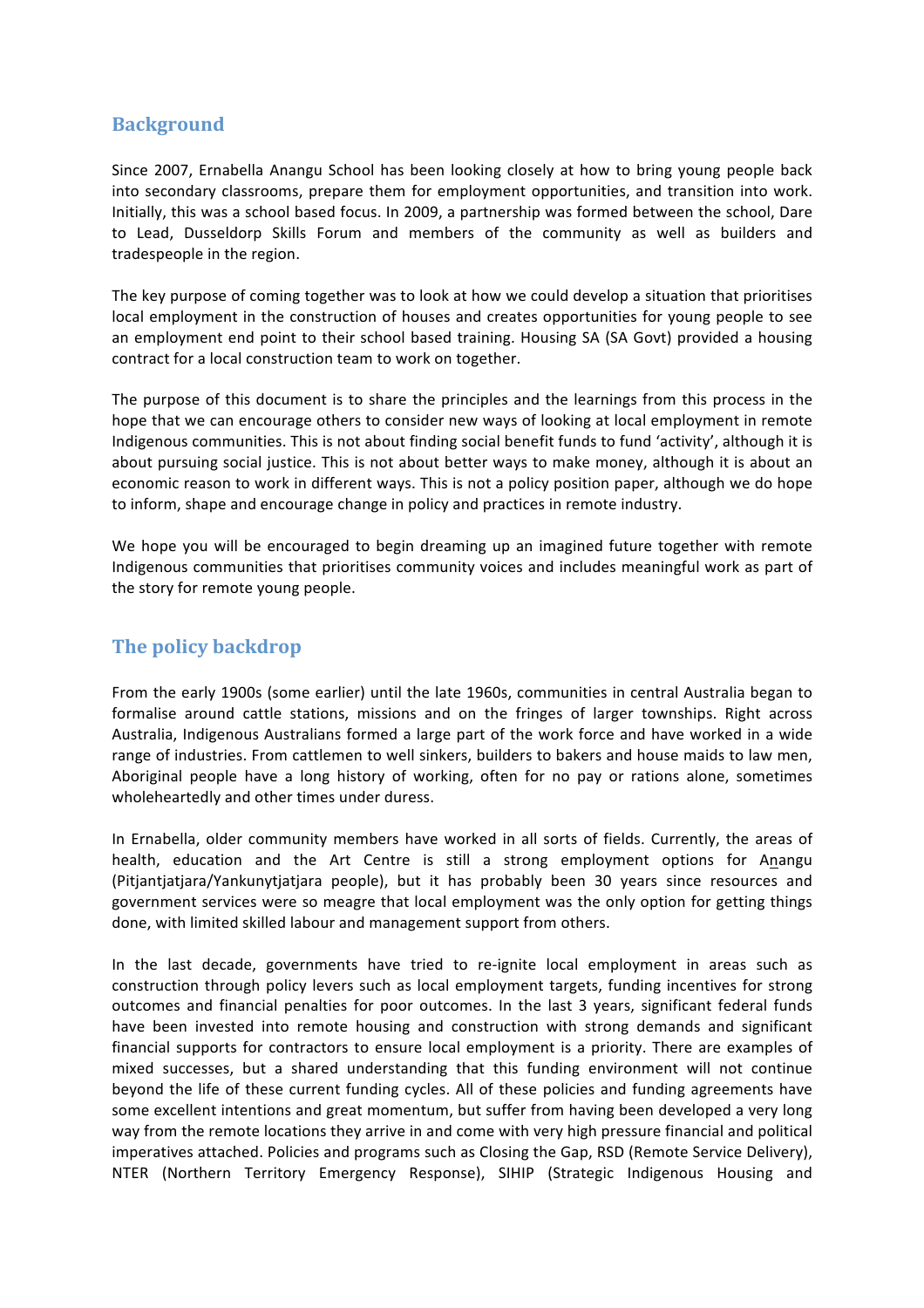Infrastructure Program) are all examples of recent, well funded, but externally imagined and driven efforts to make a difference for remote young people in key areas including employment.

Where is the imagination for a future that includes meaningful work beyond the horizon of this current policy cycle and has anyone remembered that buildings that last start from the ground up?

## **Why is local employment worth pursuing?**

Can social justice, the economic reality and plain old common sense find a happy home together?

In 2009, Dusseldorp Skills Forum, Reconciliation Australia and Monash University (ACER) published the report "How Young Indigenous People are Fairing". It demonstrates clearly that whilst there is a "gap" between Indigenous and other Australians in key areas such as health, education and employment, the gap increases markedly as the level of remoteness increases. Indeed, it needs to be highlighted, that remote Indigenous communities present a "near zero" employment environment for young people. This is well known and will be of no surprise to readers.

We also know that the hard edged reality of beginning such grand ideas with a 30 year chasm in this type of approach is extremely tough. It is important to have a 'utopian' ideal of what can be achieved, but understand the path to that vision is decidedly pragmatic. Garth Boomer (1999) calls this the "pragmatic radical" approach.

Of course, we will argue here that social justice alone is reason enough to continue to pursue employment realities for young Australians living in remote communities. This is not in dispute. We will also argue, however, that there is an economic logic to pursuing local employment seriously, rather than co-locating expensive offsite training and 'activity' for local people where the pinnacle of such programs is installing clotheslines and fences after the "real" work is completed. We also want to argue that it simply makes common sense in terms of community life that people can and should have active and meaningful engagement in the community they live in. We will argue here that an 'inside out' rather than an 'outside in' approach to building this 'happy home' is the only way to go.

We believe this is a home worth building.

## **Principles for privileging local employment**

It needs to be understood that every community is unique and if you are looking to work with communities in any form, you will need to have a strong sense of the history, the culture, language and environmental dynamics that make it unique. In this section, we are highlighting some general principles from the work we have undertaken with young people in the community of Ernabella. These may be useful but are not necessarily reproducible in other contexts in exactly the same way. As you get to know the context you are working in, these things will become clearer.

#### **Starting from the inside out**

As mentioned previously, any project that is planned with remote communities needs to understand how the community works and also understand that each community has different dynamics. This includes weather, remoteness, family groups, local language(s), community histories and power relationships in formal and informal decision making situations. There also needs to be a clear understanding of how cultural practices and values influence the attitude and approach people have towards work.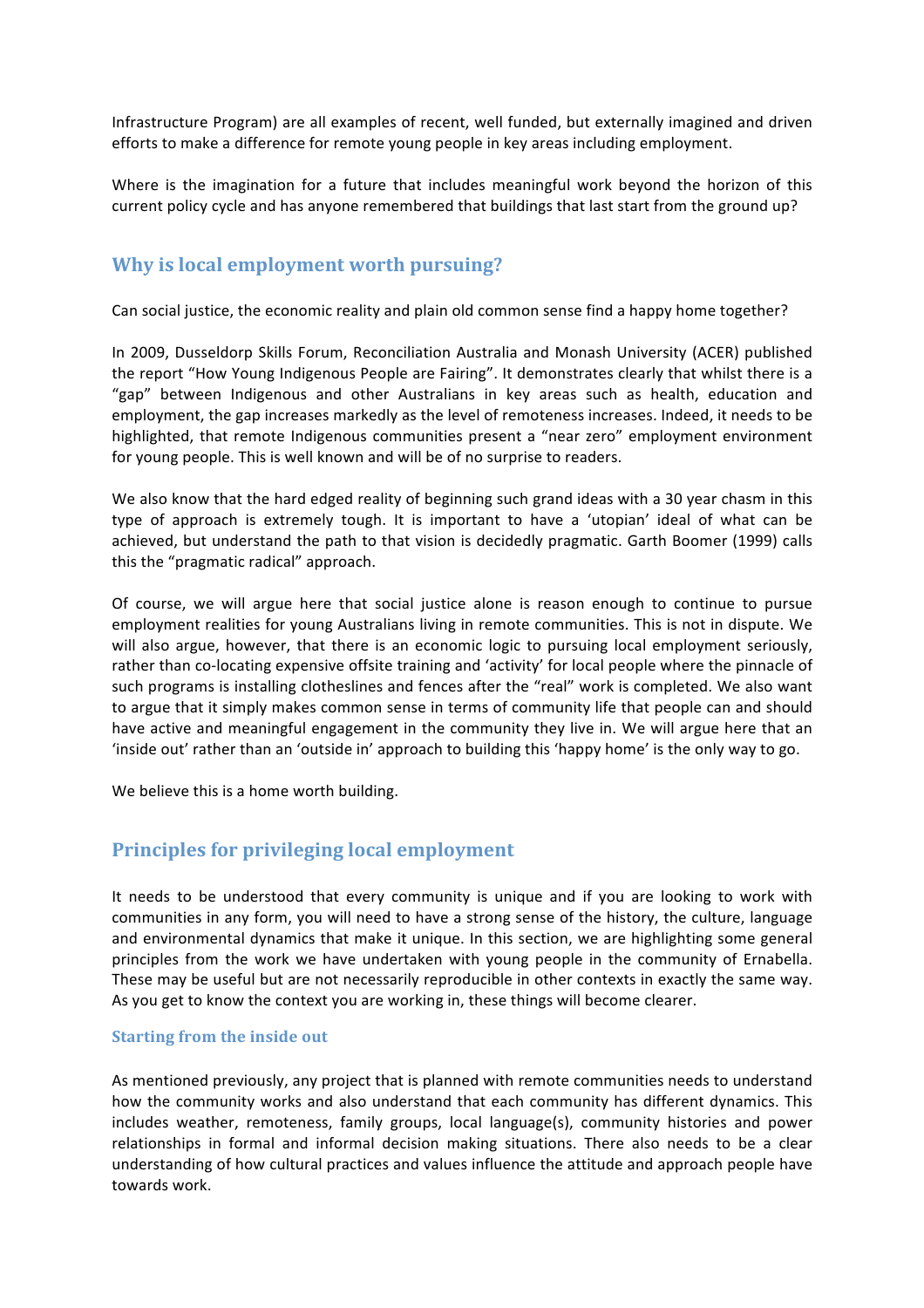Ideally, it is important to take the time to build this understanding, or work closely with people that can bring this to the team. This is about coming together on an equal footing with community members. Many organisations 'consult' where they come from an unequal power position and do not take the time or leave the room to really hear and understand the critical information they need to make things work effectively. Often "consulting with the community" is as simple as firing a few questions at a few members of the community who give a few standard responses that they believe the consultant wants to hear. This is common in many Aboriginal cultures where trust is low or relationships are not robust enough to venture away from this formula. It can leave the consultant thinking. "That's what I thought", but this process often results in the mirroring of the information and non‐verbal cues the interviewer provides. Aboriginal people have seen this all before and know the formula. They probably know what you're thinking and what you want to hear.

So in order to get off on the right foot, local employment endeavour needs to be closely aligned to the passions of the community, which are often not going to be heard after a couple of quick trips and 'power laden' conversations.

In starting with the community, it may be that things can change. Plans, project goals, processes and people as you go along. It is important to have a clear sense of the things that are flexible and the things that are not negotiable. Programs or projects that begin from a position of having little left to negotiate on often find that community buy in is poor.

In the case of the Ernabella housing project, we took a long time to talk with a wide range of people on a number of occasions in a number of forums. These included formal meetings with the school governing council, individual discussions in a quiet place, round table forums with multiple agencies and potential partners or sitting outside the art centre with senior members of the community. One thing that came from this process was that the community talked fondly about periods in the past when local employment in construction was strong and pointed us to people that were important team members in those periods. We found archival footage of this work and made a community DVD to share the story. Many of the school lads had no idea and couldn't believe they were living in a house that was built by Anangu as they had never seen this happen before.

By building this shared understanding, any project you undertake has a much stronger level of community support. This is important for success, but also underpins good practice and ethical engagement by sharing the information and the power of the process.

#### **Undoing the "time is money" imperative**

One of the challenges of privileging local employment, particularly in construction, is that supply and demand is out of balance in comparison to metropolitan and even rural contexts. There is great demand for work to be done with few contractors available. Compounding the issue is that much of the work is linked to a government contract and so costs are driven higher in order to meet politically oriented timelines.

As we've been discussing earlier, things take time to develop relationships, confidence and trust. We haven't even begun to venture in to building a team, developing work habits and disciplines, skills and so on. It is a natural tendency, then, for contractors to assume that there will be no time for, or point in looking at local employment, so costs are factored in to contracts to bring skilled labour from very distant places. In some quarters, this is referred to as the FIFOs (Fly In, Fly Outers).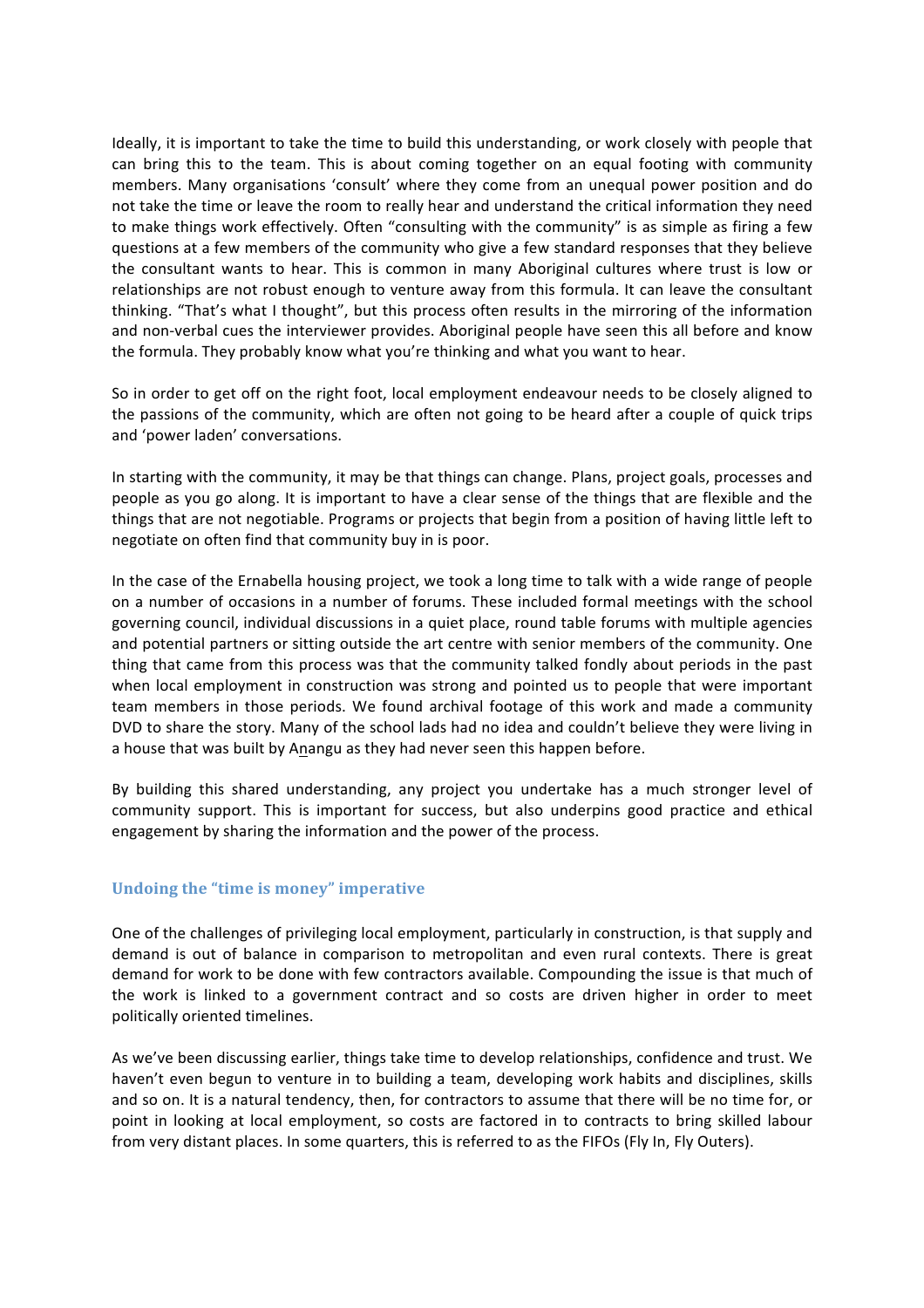In this environment, local employment is already on the cutting room floor before tendering begins. In turn, community do not build an imagination that they might be able to be involved in the industry because they have seen this pattern repeated over and over again.

In all of the examples we discussed of successful local engagement in the construction industry, a key ingredient was the process of building skills and confidence over time. As the momentum grew, work became more skilled, faster, and subsequently, cheaper.

This is a difficult impasse between cycles of government activity and funding cycles, the free market with supply of skilled labour low and demand for services high, and a community labour force that has been sidelined from the fast lane of this environment for 30 years. One approach that is currently being undertaken is to provide off‐site supports to build skills and confidence. This has proved difficult, though, as the process of working from the inside out with the community and building relationships is often cut short and by the time a group of men are ready to move past off site welding classes, most houses have already been built and the opportunity is lost.

If you are in the fortunate situation of having more time to complete projects, the process can take longer, but local labour is always far less expensive and this can be accounted for in completing a project on a similar budget, but longer timeframe.

#### **Relationships and trust is the golden egg**

In working with remote Indigenous communities, it needs to be reinforced; there are no short cuts to building relationships and trust. One of the by products of high numbers of 'visitors' (whether they be government employees, tourists, mining companies, researchers etc) taking short cuts in this regard is that environment of low trust is created, resulting in an aggressive state of passive resistance to the latest person rolling through town with a story and a deal. There are no short cuts to ethical engagement with communities.

There are some very good examples where a group of people have developed strong relationships over time with communities and/or regions. It may be that they will not necessarily be the person remaining in the community, but by providing a quality induction for new team members and introductions/handovers in the community, trust can be transferred under an organisational banner where a continuity of relationship is maintained, and a consistent commitment to ethical engagement with the community remains.

In some cases, individuals can break the trust that exists with the organisation in a heartbeat. In other cases, an individual may have built up long term trust relationships, but begins to take short cuts to the detriment of the community. In such cases, trust and goodwill can evaporate very quickly.

It is important to consider how the team might be structured in view of the need to nurture strong and trusting relationships. In an employee/employer type relationship, it is a good idea to leave decisions where conflict may arise and hard professional conversations are necessary to a third party. In many Aboriginal cultures, refusing help or having a hard conversation erodes relationships and is best avoided where people are closely connected in their work. Many Aboriginal family structures take this into account. For example, the parents of a child may not discipline the child sternly but when required, the father's brother or cousin or other relationships will take on that role to allow the parents and child to maintain a positive relationship.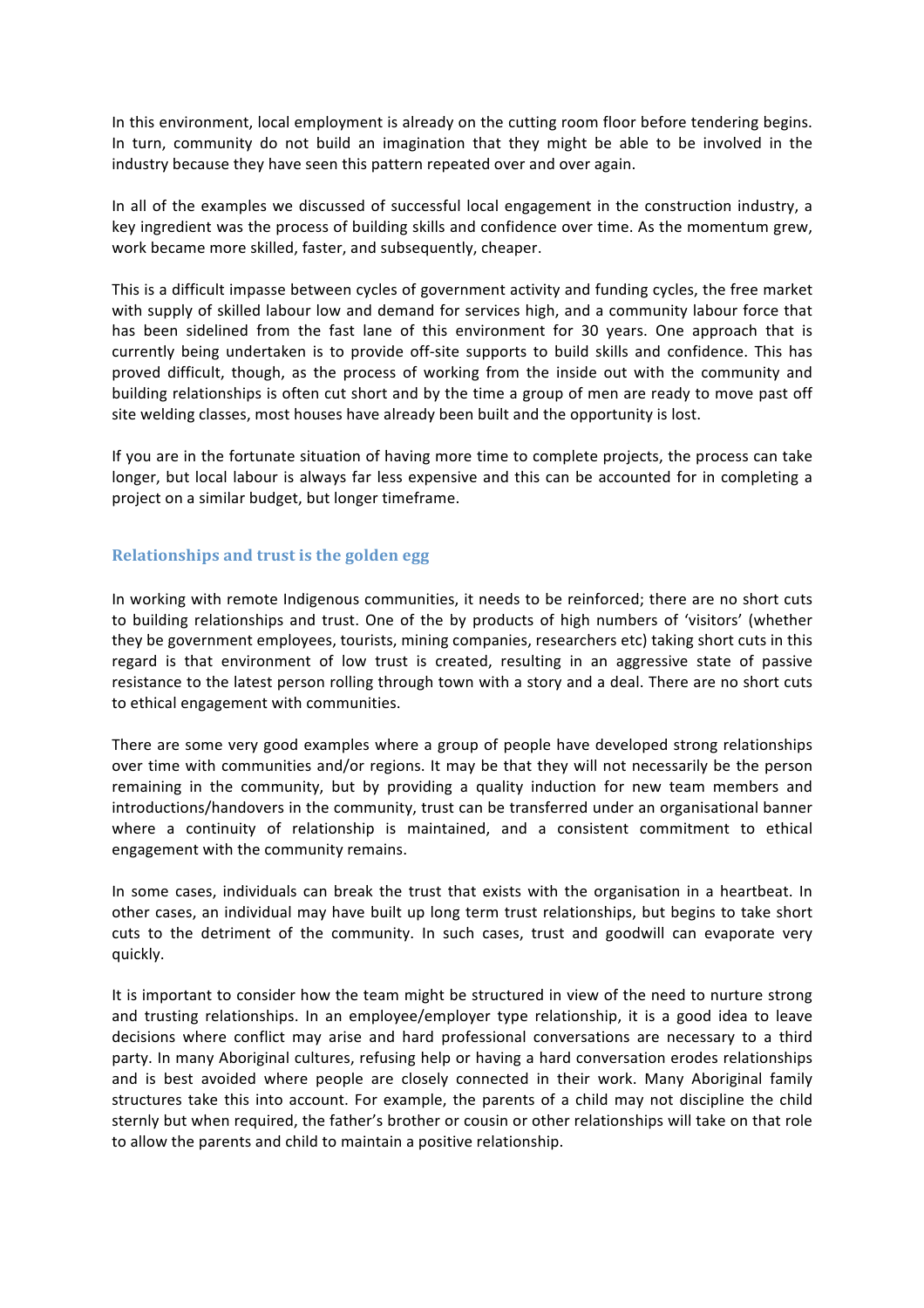#### **Collective ownership as a help and not a hindrance**

Western society struggles to come to terms with how to build a sense of 'ownership' for individuals in regards to housing in the remote contexts. There are major assumptions in this thinking that butt up against significant differences in world view on some key issues. One major assumption is that individualism rather than collectivism is the driving force that brings someone to want an asset such as a house or a car that is recognised as an asset that belongs to an individual. Many remote Indigenous people do not aspire to the neo‐liberal pursuits that our systems are built on. For example, a child growing up in the city might be thinking about employment, career type, work and travel opportunities, what course, where to live etc. When mainstream Australians meet, the two things that are generally discussed are someone's name and what their occupation is. For many remote communities, neither is particularly important. The connection of family, country and social context is how people validate their identity. In other words, WHO you are and WHERE you fit in is the important identifiers, not WHAT YOU DO.

In many places, programs have tried to encourage Indigenous Australians into home ownership and other things by removing barriers that may exist in the system. Rarely has a system thought to integrate other values systems in order to have a better outcome all round. Home ownership is also not possible in many remote communities as the land can be under varying forms of native title agreements, often ruling out the ability for an individual to 'own' a piece of land and property.

One of the key ideas that was interesting in researching for our project was the idea that family groups can feel a sense of ownership over a house or group of houses. In Ernabella, successful building teams were developed in the past by allocating a house or group of houses to a collective (such as a family group). It was then the responsibility of the family group to provide support in designing the house for the needs of the group, a labour force, and a commitment to caring for the house(s) once they were built. Many of those houses are still going strong 30 years on. An individual who has to bear responsibility for rent, bills, cleaning, maintenance etc soon finds it all too hard and gives up if the wider family group sees that the responsibility is not shared and don't help with costs and help keep the house in order. There are systems where costs can be shared automatically amongst a group who use a house and a collective accountability is in place.

#### **Building the narrative**

In the community context, it is important that the work being undertaken "means something" to the community. As a visitor, it can be hard to understand that over time, so many people come and go, that you will seem like just another potato in the sack, even if you are very passionate about the project you have and the potential benefit to the community. This is all linked to the relationship section above, but moves to the task that needs to be undertaken. It is important that you take time to build the message about the work that is planned. You need to find a way to clearly communicate the message about the project and make sure that this is not a "tick‐a‐box" consultation that moves on and doesn't return once complete. In other words, in order to work productively and ethically, you need to ensure that all of the key stakeholders are informed about the project and have an opportunity to ask questions or contribute in some way.

In the remote context, you will not always understand the social context as there are many layers 'hidden' beneath the formal structures that are in place. This means that you need to work with the formal structures such as the council, organisations in the community and service providers, but you also need to find out who the powerful decision makers are in the less formalised sense. This could mean people who speak for the country where you intend to get involved. This may include strong family groups and strong voices that need to be involved to give confidence to others that you are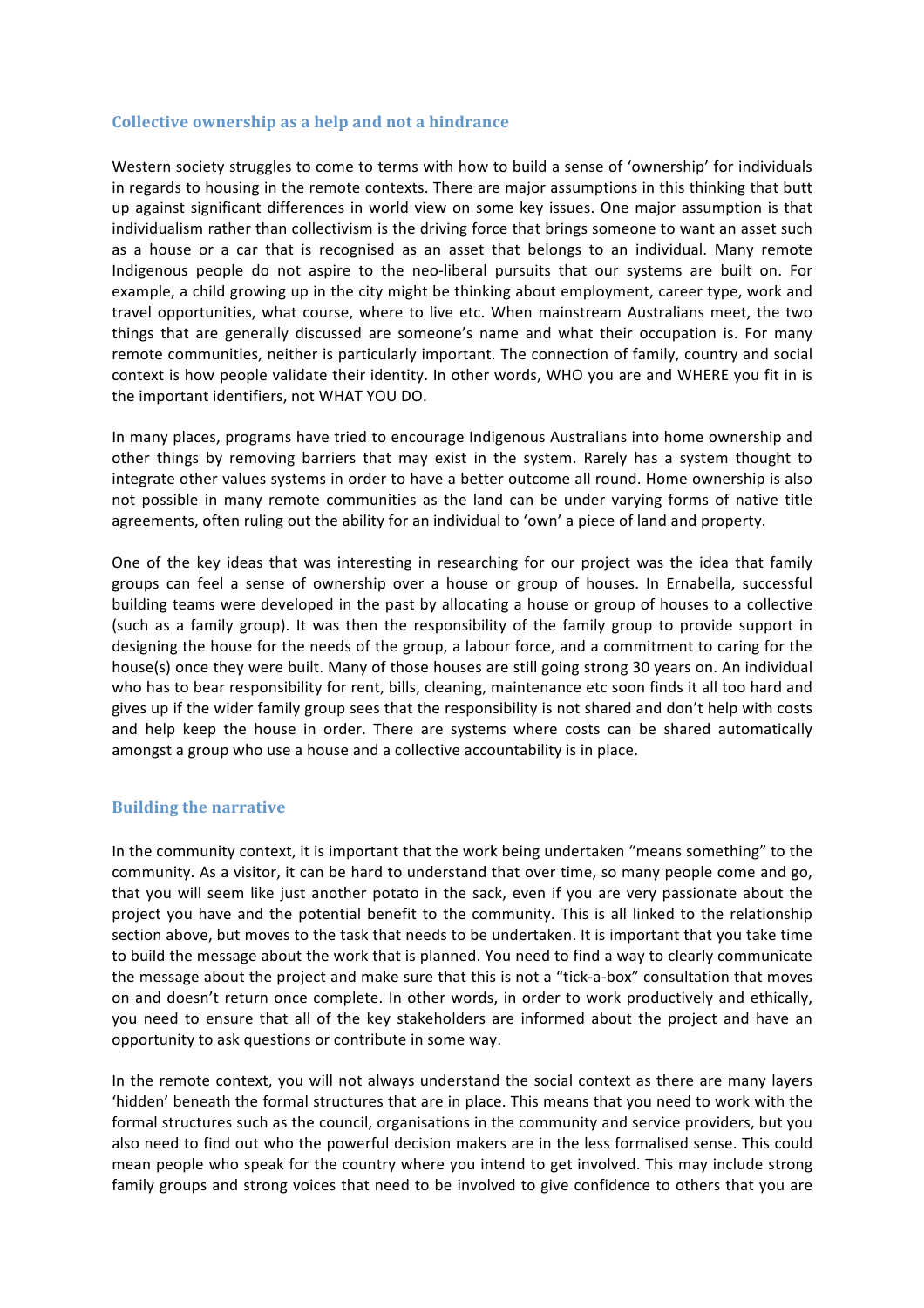"authorised" in the community context. It may be that there are people who feel that they represent the local construction field because of previous positions or involvement they may have had.

Working ethically in remote communities involves an understanding that things change all the time. It is important to continue to talk with a wide range of formal and informal groups and to ensure that, where possible, the whole community is represented in some way. 'Talking to the council' is often one of the least efficient ways of ensuring wider community support, but is a critical part of the process.

You need to be able to communicate the key messages clearly and across all of the groups mentioned. WHO are you? WHY are you here? WHAT do you want us to do? HOW will you do this and HOW will it benefit us? WHEN we finish this, what next?

Honesty in the message is critical. Remember, you're not the first person who arrives in the community with a great idea. In fact, the community has a whole range of names for people JUST LIKE YOU who've been and gone so many times before. Minga, FIFO, seagull, blow in, clouds, walypala and JAFO are just some of the terms that exist in the remote vernacular to describe people just like you! Remote communities are very experienced at quickly summing up your motives and deciding whether they will buy in or not. If you're not completely up front about your motives such as who is paying for the work and why etc, you will get caught out sooner or later and people will not necessarily feel obliged to share the fallout with you. This is all part of working ethically.

#### **Building partnerships**

One of the key challenges in privileging local employment, particularly in housing, is that construction activity often comes and goes sporadically. The funding is usually a government source and therefore there are deadlines, political imperatives and wider public scrutiny of the process. Contractors who take on work in these times are usually not going to have time to build the relationships and work with the community to develop an 'inside out' approach. Inevitably the 'outside in' model is reproduced time and time again with varying degrees of skill and varying levels of commitment to privilege community benefit over profit margins.

This means that individuals are sometimes more flexibly positioned to make strong commitments to local employment where an opportunity exists. As an extension to the previous section 'building the narrative', it is important that partnerships are developed in and with the broader industry. In any remote context, sustainability is fraught with difficulties in delivering services. Some of the challenges include housing and accommodation, changing political priorities, long term funding models, staff turnover, the social context of the community and so on.

A challenge here is that working from the inside out is best begun small, but can result in vulnerability if a key resource or person is suddenly no longer involved. This needs to be accounted for in the planning. Starting small is a great approach, but it is important to ensure that partnerships exist that allow access to other alternative resources such as skilled workers, alternative (or additional) funding sources and so on. The narrative builds the partnerships. It is important that partners who may represent larger organisations are on board with the underlying principles that you are operating from so that a consistent approach is maintained.

If you are starting small and begin to build successes, you also want relationships with larger organisations who can promote the successes and help you take the next step. Who knows, you may even start to influence the systems that exist.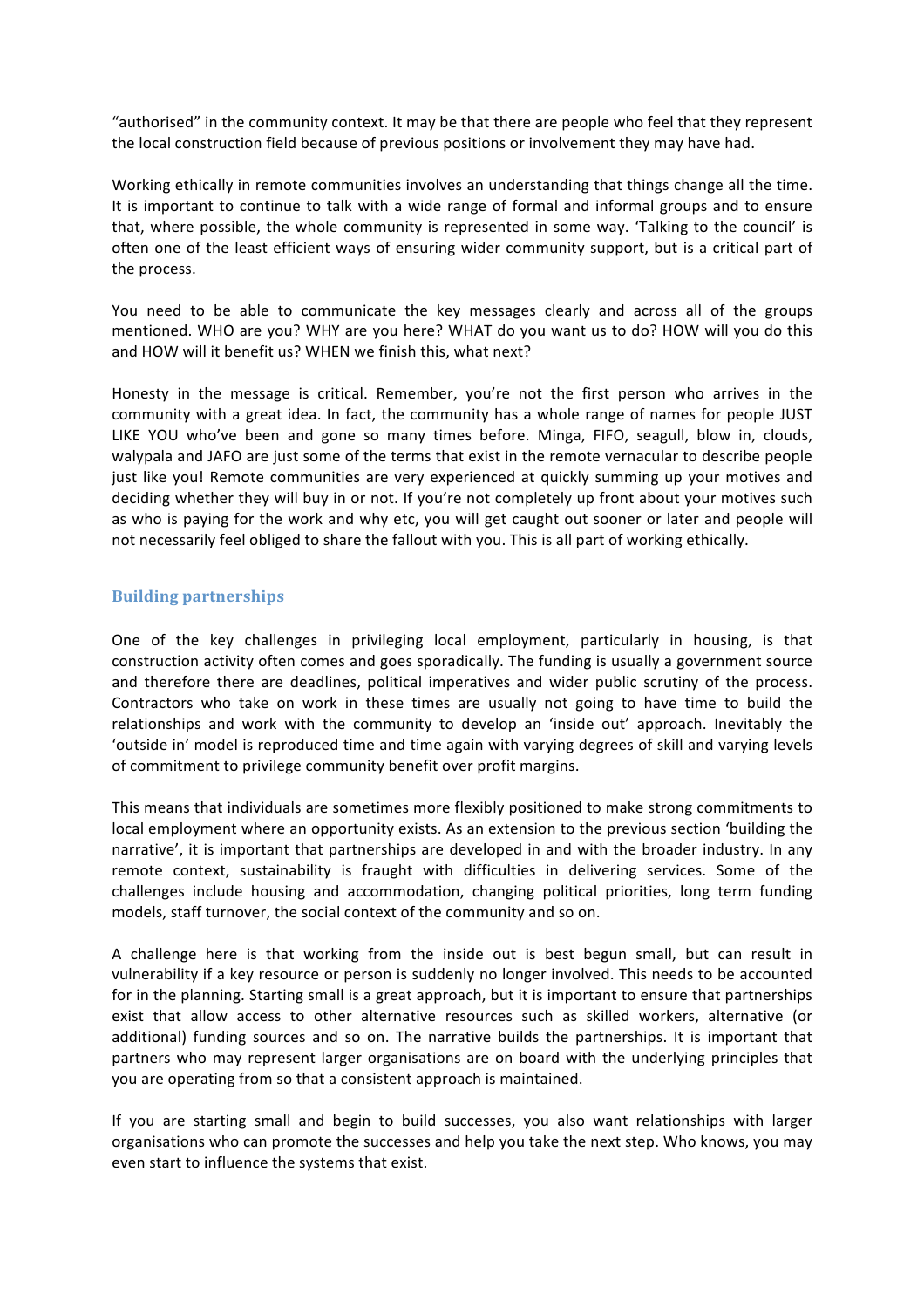#### **Building the disciplines – Looking back, looking forward**

Another cultural difference that needs to be considered is that western neo-liberalists (your average Joe) will argue the logic and the need for local employment from the paradigm of 'a better future'. In many remote Indigenous communities, the strength and imagination for the present is not often derived from the inspiration of an unseen future, but the inspiration of the past. As a visitor, you can find yourself thinking that there is no concept of self motivation or discipline. This often manifests itself in phrases like "people don't WANT to work". This is a mistake commonly and easily made. Building a motivation is critical. This is why we have been careful to talk through the importance of relationships, ethics and the story you want people to join in with. It may well be true that in a community where young people have never worked or seen family members work, the starting point for engagement begins with the struggle for motivation and the challenge of self discipline. Motivation, imagination and self discipline begin internally and are a choice we all make as individuals. An improved checklist of skills or a new funding model for more trainees is not an answer to this issue, merely tools to support people who are taking on the challenge, beginning from an intrinsic motivation.

In remote communities, a legacy of high levels of motivation, self discipline and imagination exist. If they didn't there would not be a community. Particularly in desert regions, mere survival required high degrees of all three of these things. Since colonisation, Aboriginal populations have proved to demonstrate high degrees of adaptability to sudden and vast changes and to maintain mastery of a number of disciplines. In the Pitjantjatjara/Yankunytjatjara context, Anangu carried the weight of a vast range of industries and professions from cattlemen, camel men, police aids, gardeners, shepherds, educators, ministers, builders, politicians and political activists, health workers, artists, bakers and so on. It is not that people lack the capacity for the mastery of various disciplines or the imagination to reinvent the field of engagement, but people cautiously choose the forums they invest themselves into. If your project is done and dusted in short timeframes, communities may simply allow you to come and go, wait it out, and see what comes next.

So in arguing the logic for engagement with local employment, it can be helpful to understand the history of the community you are working in, what deeply held values and motivations have made it the place it is today, and who are the people in the community that can model the imagination, motivation and self discipline required to succeed in the work. Even if you can't see it initially, they are there.

It is important, too, to have a clear understanding of the concept of reciprocity that drives the social fabric of many remote communities. In the current policy climate, this can be difficult. So many service providers are based a long way from the communities and drive through and 'give things out' in time to leave again. Whilst this seems like a good idea, communities build a sense that you won't be around long and deeper commitments to engagement and employment take longer to develop. I recently heard a story of a man standing outside a remote community office next to an Anangu woman. An older man came around the community and said to the woman, "What's this whitefella giving out?" The woman replied, "That's not a whitefella, that's your brother in law." The man left hurriedly, quite embarrassed, saying, "I thought he was one of those people that gives things out."

If you want community members to make deep and disciplined commitment to the project you are proposing, you cannot buy your way in with rulers, T‐shirts, footballs, caps stickers etc. You have to model the values and commitment you wish people to reciprocate with.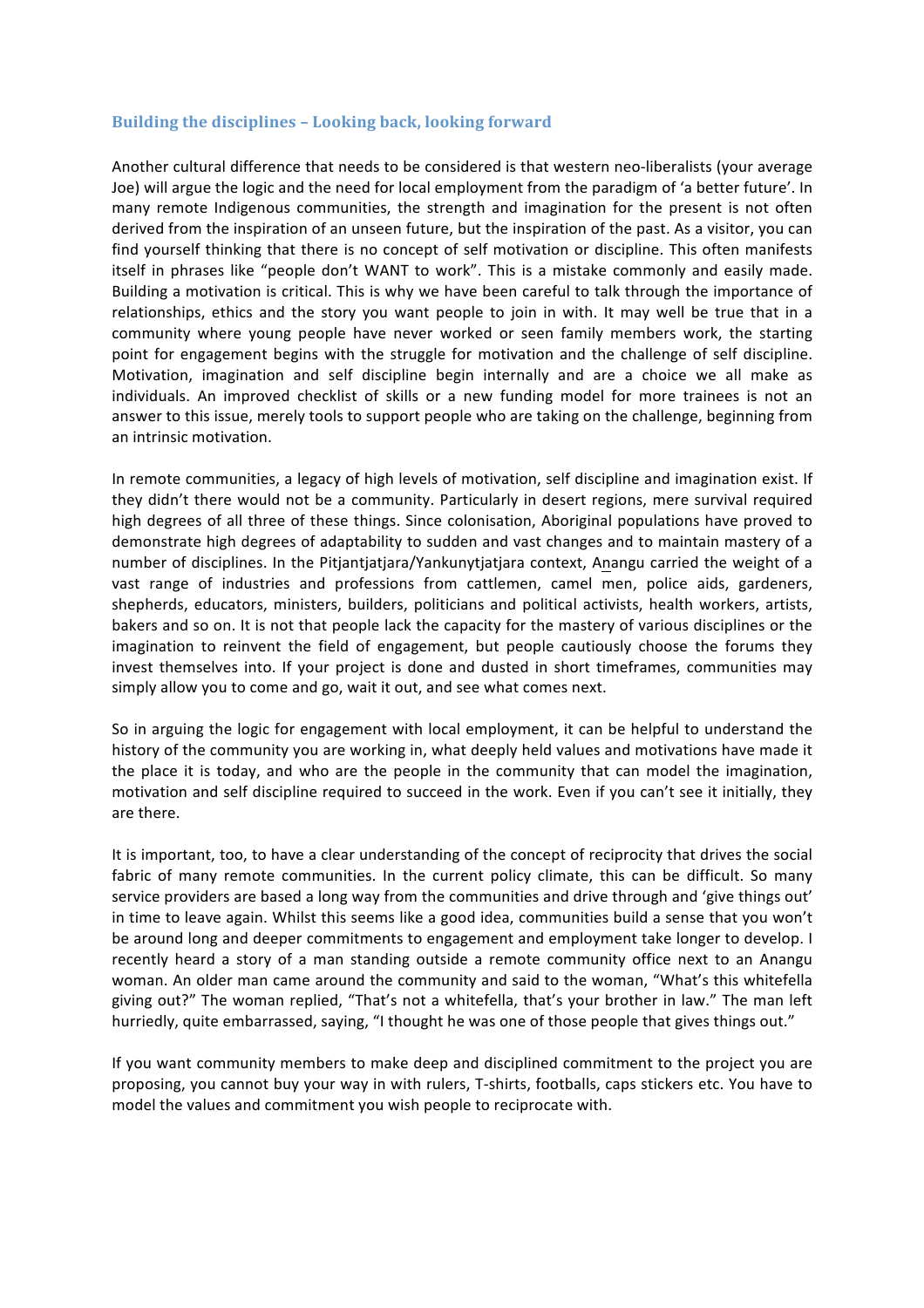#### **Building the field**

Assuming you have engaged with the community, built partnerships, got a team up and going with some basics, it is important to map out a course for 'widening the field'. In other words, people need to know, "What's next?" For young people to go from having no work history to the expectation of thriving in a high pressure skilled labour force is obviously unlikely to succeed, but it is also a mistake to plan ongoing 'accredited training' or offsite activity, or fences and clotheslines after the fact type of approaches without a plan to move beyond these fields as soon as possible.

This principle is the same if you are learning to read, play a sport or play a musical instrument. In Ernabella, the older men who had a long history of successful employment talked with pride about the times they took on big challenges and got the job done. This included working in mainstream work forces for intensive periods to build a higher degree of skill in a narrow field (eg. brick laying), travelling long distances in teams and taking on younger family members and training them to do the same. We heard many stories of projects done by local labour forces, sometimes travelling thousands of kilometres to build a house or a community office block or a store.

A key question in accessing employment from the remote context is, "Will people leave the community to get a job?" Unfortunately, many Indigenous employment programs are built on the expectation that people will. The reality in many contexts is that people won't. But this doesn't mean that people will not be prepared to do short intensive periods out of the community when they have the skills, confidence, purpose and motivation to do so. To expect people to arrive on the doorstep with all of these things in hand is unrealistic. This is why it is critical that potential employers begin to engage at both ends of the work readiness continuum.

Building the field with non‐local professionals and team members who commit to the project is also equally important. Selecting the right people to be involved requires a strong understanding of the person's background, experience and ability to work flexibly and collaboratively under various stresses that inevitably arise in this type of work. Providing an induction and introducing potential project members to the context prior to commencement is important as every community is unique and it is important to realise that some situations may not be the best fit for the staff for whatever reason.

The ability for team members to work from a common understanding of the project goals is also critical and needs to be explicitly laid out prior to commitments being made to engage team members. Remember that all the good intentions and goodwill in the world can quickly evaporate in this challenging environment and this is the point at which the true test of a person's suitability for the context begins. Successful projects in remote contexts are inevitably heavily reliant on people and their capacity to undertake this sort of work. Successful practice is not easily "mandated" or "systematised" and so choosing the right people in the right roles is critical. A key lesson we have learned is to also ensure that the ongoing supports in liaising with the community and providing logistic supports needs to be based in the community.

In remote communities, there are complex social obligations embedded in relationships and many community members do not delineate between the "personal" and the "professional" aspects of the relationship you will develop. In order to maintain a positive working relationship, it is important that there is an ongoing support provided by a third person who is also in the community. An example of this would be a local team member who may be experiencing family or financial issues may come to the project team leader because they have a trusted relationship. They may expect that the other person will value the relationship by 'helping', which is commonplace in a social context where reciprocation is the socially expected norm in respectful relationships. Refusing to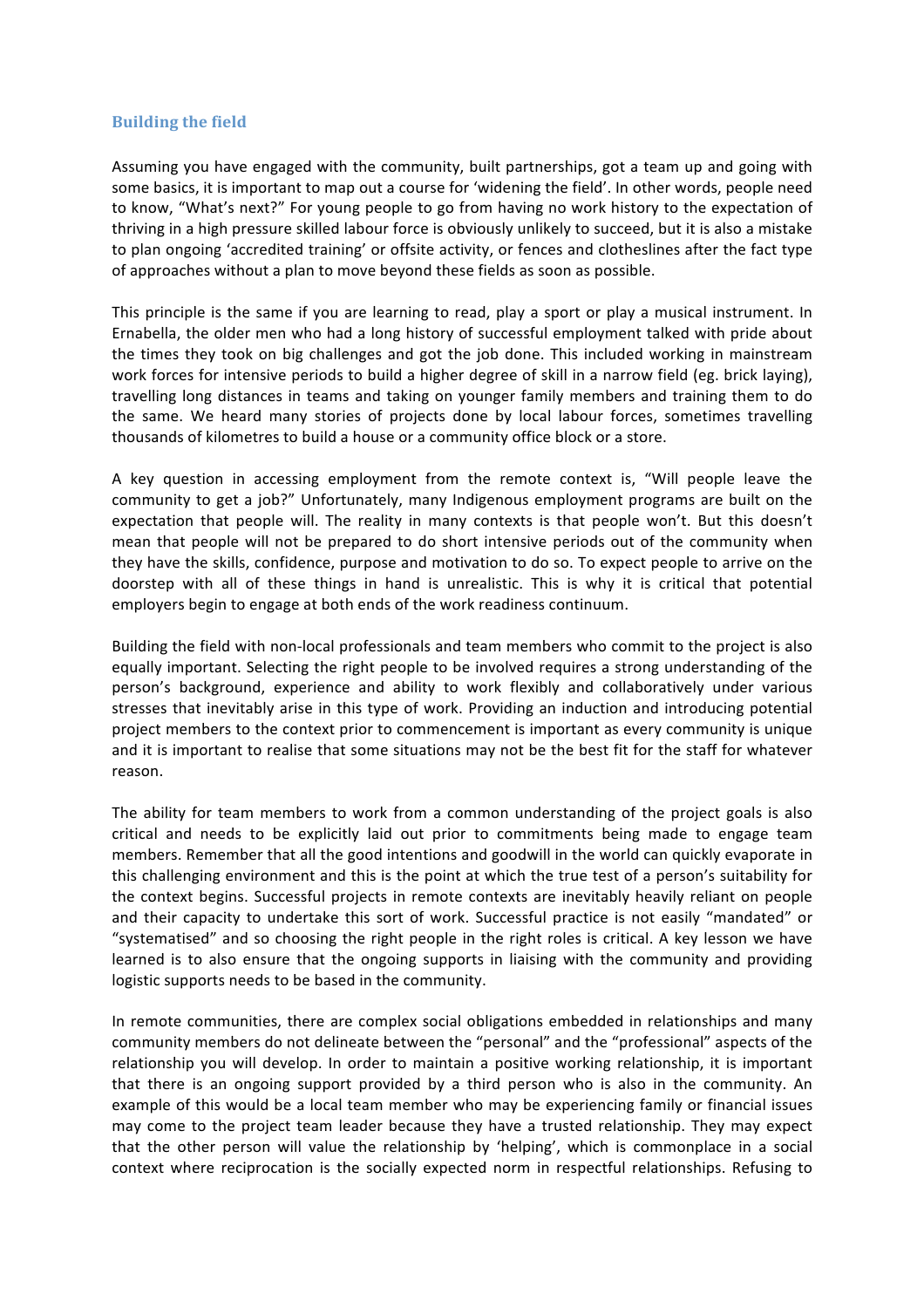'help' (lending money, offering a ride, ringing service providers for the family etc) may erode the relationship which is vital for ongoing success in the project. In this case, having a 'third party' to refer to for supports and even a voice that can say 'no' and allow a productive relationship to continue on‐site is an important consideration in structuring a successful project.

#### **Building sustainability – (now you've got a horse, make some carts)**

Secondary educators in remote communities feel the frustration in working with young people in schools with the full knowledge that there is no employment end point available in the community. There are a number of community schools where school have been proactive in preparing students through training, onsite work experience and organisational partnerships to promote the development of an employment environment. In a sense, it feels like trying to build a horse to go with the cart.

There are many organisations that can support young people to be ready to flow through into employment. These include schools, RTOs (Registered Training Organisation), GTOs (Group Training Organisations) JSAs (Job Service Agencies), community programs such as CDEP (Community Development Employment Program) and others that may be unique to the community context.

A functional worksite in the community presents an opportunity to provide onsite experience and skill development for young people who may potentially be able to work as an employee in the project. In the current policy climate, there are numerous funding and program options to support this.

As things develop, it is important to have support and partnerships with individuals and organisations who can stay connected to industry, policy makers and other operators to ensure there are ongoing discussions to look at what can come next to build on the successes. In some cases, DEEWR funded partnership brokers can be useful to make links and provide information.

In all of this discussion, any program is only as good as the people who are involved. Some organisations are very strategic in developing shared values across the whole of the organisation, but inevitably, these types of projects tend to rely heavily on the skills and capacity of few (or one) individuals. There's an old saying, "whitefellas are like (govt) Toyotas, once their 80 000kms is up, you have to change them over." As visitors in remote communities, we all wear out. This needs to be factored in to planning for managing yourself and others. You need to ensure there are others in the team who can be available to step in and pick up the slack if someone needs to leave or other unforseen situations arise. This is another strong argument for building partnerships with larger organisations that may have some flexibility in their staffing capacity. It is important to develop some relationships that are able to stay connected through the work. At some point, someone might need to say, "I can see you need to have some time to recover your personality" and make sure that staff are both protected and accountable.

Part of an ethical and sustainable process is the need to report back to the community on the successes and failures that may have occurred along the way. This allows the community to share in the learning that occur in these types of projects and allows communication to remain open for the future.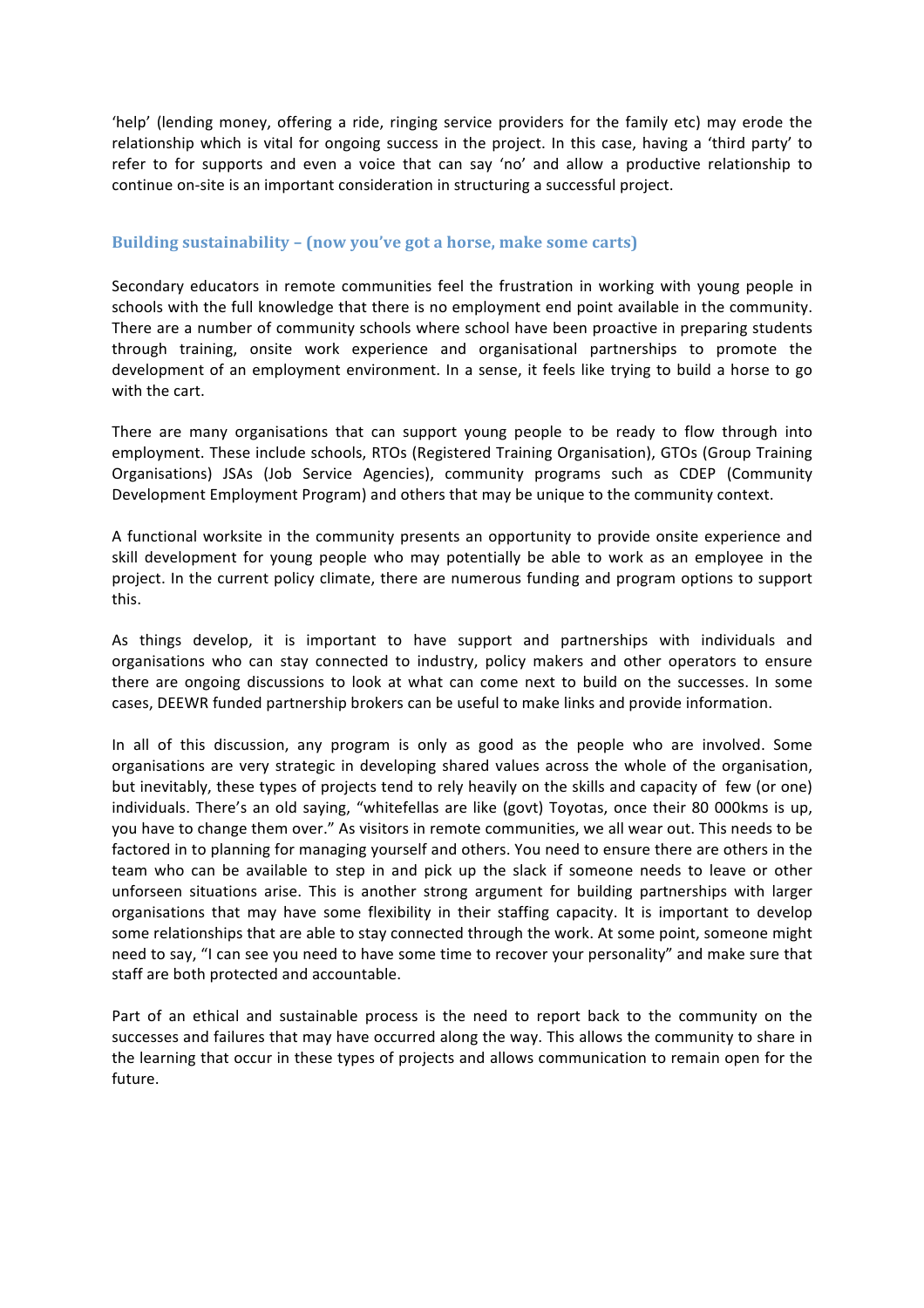## **Making it happen**

There is definitely an appetite for an inside out approach to local employment in remote communities. As outlined, there is more than a 'gap' in employment opportunities for young people in remote communities in comparison to the broader Australian population; the gap stands as a yawning chasm.

Many Australians ask, "How can I get involved?", but it is difficult to know where to start and how to engage in a way that is both meaningful and ethical. The key thing is to open a dialogue and have a discussion. Make a start by getting to know people and the world they live in.....you never know what might happen!